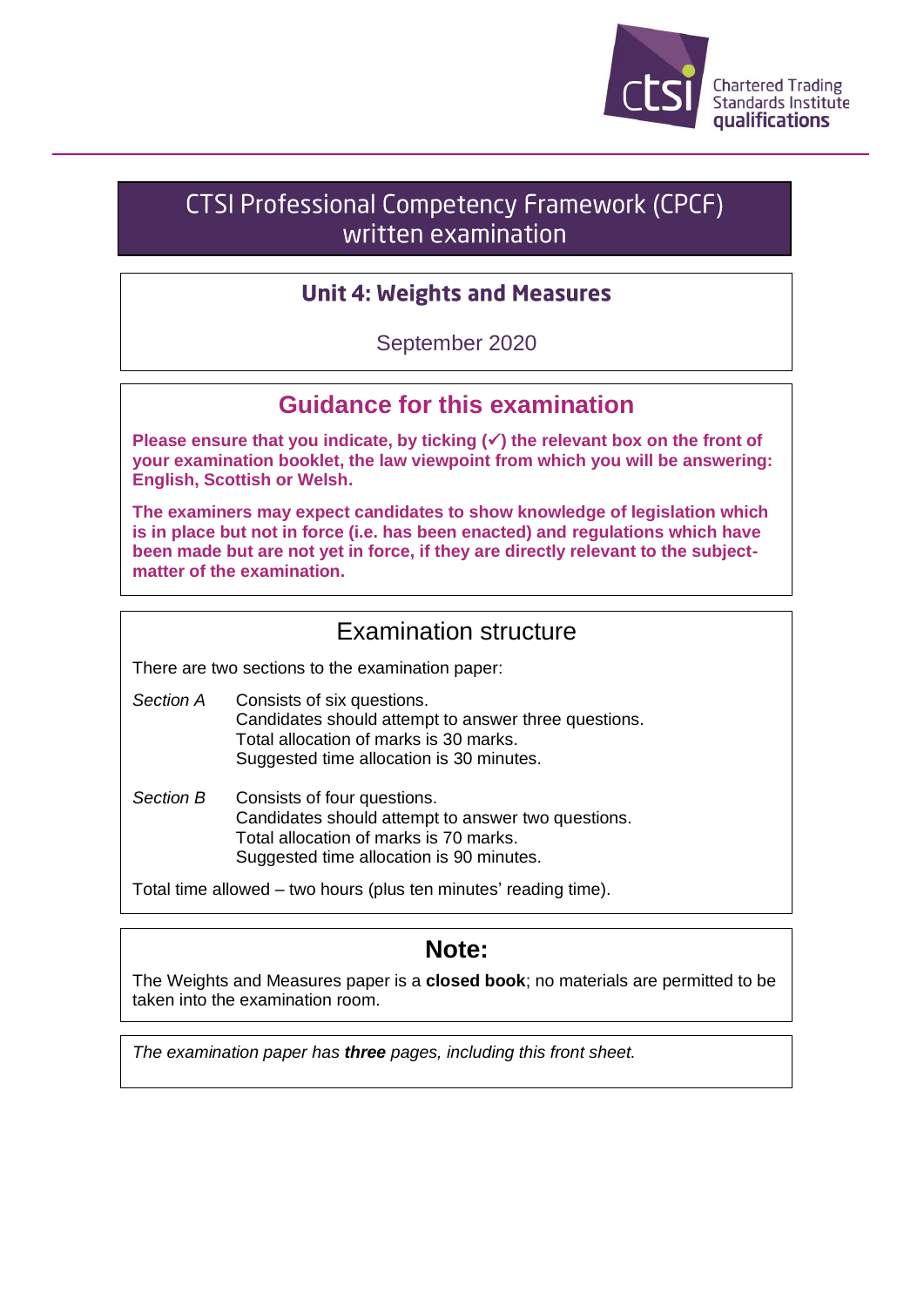**Date:** Tuesday 15 September **Max.: 100 marks Max.: 100 marks Time:** 1.30pm – 3.00pm

#### Section A Candidates should attempt to answer three questions. Each question carries ten marks. Total: 30 marks.

- 1. Using examples, distinguish between the terms "pre-package" in Directive 76/211/EEC and "pre-packed" in the Weights and Measures Act. (10 marks)
- 2. Explain whether you can sell fruit by the bowl. Reference your answer in terms of 'Weights and Measures' and 'Prices' Legislation. (10 marks)
- 3. Explain what is an approved verifier and an authorised representative.
- 4. What is a Declaration of Conformity and what should it contain? Contrast this with a Certificate of Conformity.

(10 marks)

(10 marks)

5. What does the inscription "BLV" mean, where would you expect to find it and what other information would you expect to be with it?

(10 marks)

6. Distinguish between a zero setting device and a zero-tracking device on a non-automatic weighing instrument.

(10 marks)

Section A total of 30 marks.

**End of Section A.**